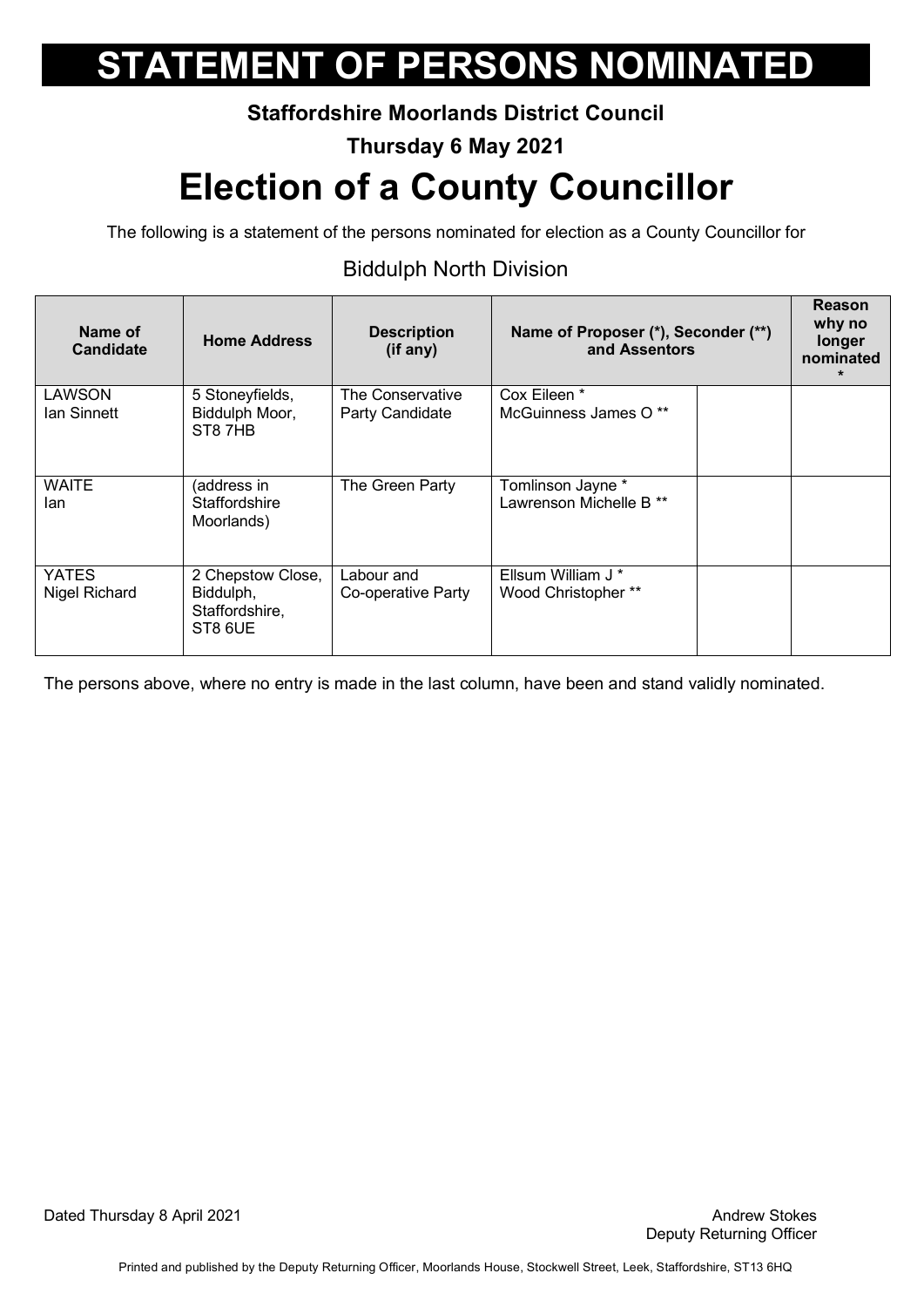### **Staffordshire Moorlands District Council**

### **Thursday 6 May 2021**

## **Election of a County Councillor**

The following is a statement of the persons nominated for election as a County Councillor for

### Biddulph South & Endon Division

| Name of<br><b>Candidate</b> | <b>Home Address</b>                     | <b>Description</b><br>(if any) | Name of Proposer (*), Seconder (**)<br>and Assentors | <b>Reason</b><br>why no<br>longer<br>nominated<br>$\star$ |
|-----------------------------|-----------------------------------------|--------------------------------|------------------------------------------------------|-----------------------------------------------------------|
| <b>FLUNDER</b>              | (address in                             | The Conservative               | Faulkner Ellen *                                     |                                                           |
| Keith                       | Staffordshire<br>Moorlands)             | Party Candidate                | Wilton Yvonne C <sup>**</sup>                        |                                                           |
| <b>REDFERN</b>              | 141 Park Lane,                          | Liberal Democrats              | Jebb Christina R <sup>*</sup>                        |                                                           |
| John Phillip                | Biddulph,<br>Stoke on Trent,<br>ST87PN  |                                | Chadwick Melanie A **                                |                                                           |
| <b>SALT</b><br>Jill         | 50 John Street,<br>Biddulph,<br>ST8 6AT | Labour Party                   | Edwards Emma *<br>Edwards Christopher R<br>$***$     |                                                           |

The persons above, where no entry is made in the last column, have been and stand validly nominated.

Dated Thursday 8 April 2021 **Andrew Stokes Dated Thursday 8 April 2021**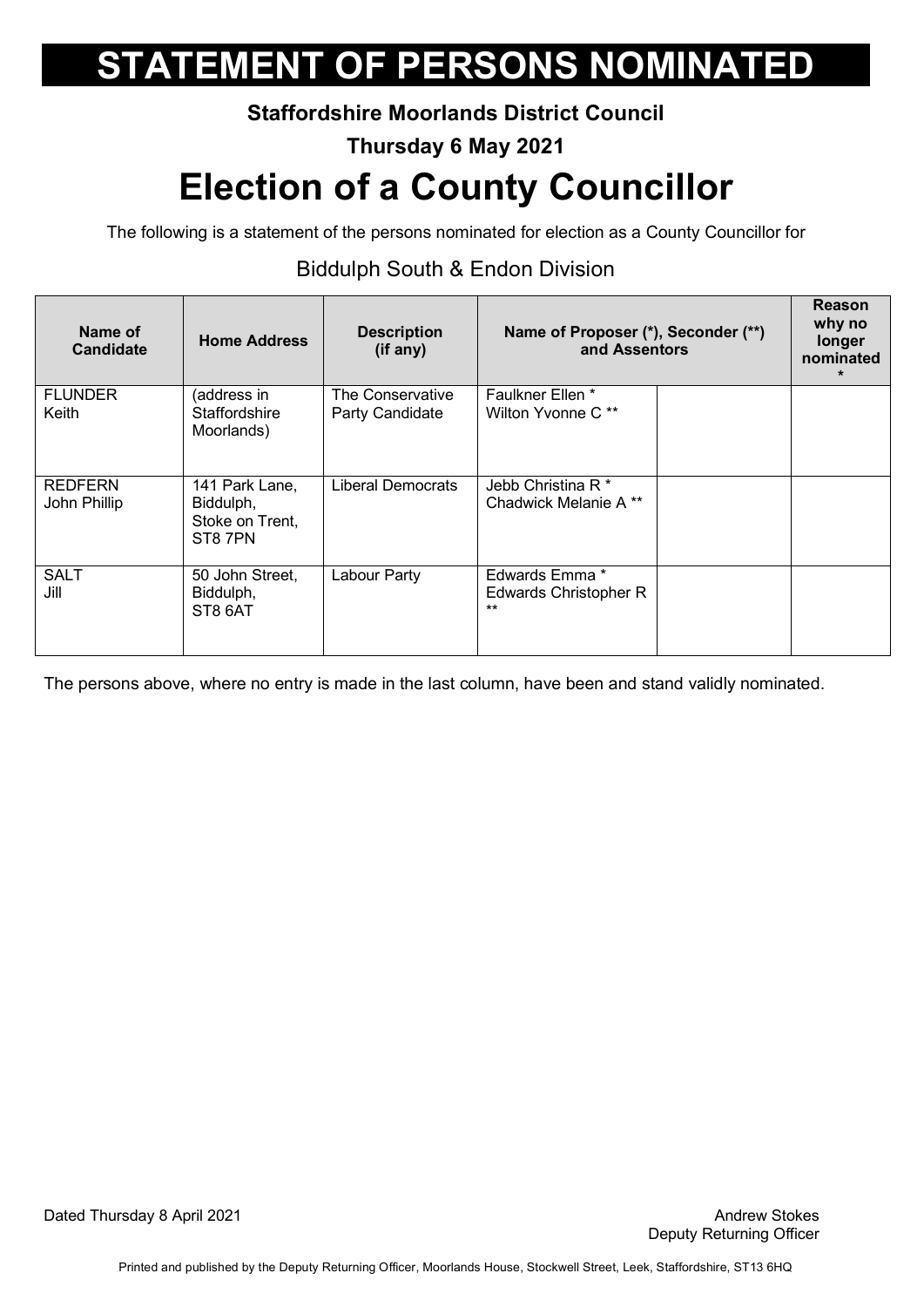#### **Staffordshire Moorlands District Council**

#### **Thursday 6 May 2021**

## **Election of a County Councillor**

The following is a statement of the persons nominated for election as a County Councillor for

### Caverswall Division

| Name of<br><b>Candidate</b>                         | <b>Home Address</b>                                                                                         | <b>Description</b><br>(if any)      | Name of Proposer (*), Seconder (**)<br>and Assentors | Reason<br>why no<br>longer<br>nominated<br>$\star$ |
|-----------------------------------------------------|-------------------------------------------------------------------------------------------------------------|-------------------------------------|------------------------------------------------------|----------------------------------------------------|
| <b>CHURCH</b><br><b>Andrew Stuart</b><br>Cunningham | (address in<br><b>Staffordshire</b><br>Moorlands)                                                           | Labour Party                        | Morrison Jocelyn A*<br>Ashley John E **              |                                                    |
| <b>SHARROCK</b><br>Andrew                           | (address in<br><b>Staffordshire</b><br>Moorlands)                                                           | The Green Party                     | Poole Janet L *<br>Poole Martin **                   |                                                    |
| WARD<br>Ross David                                  | Church House,<br>Blythe Bridge Road,<br>Caverswall,<br>Stoke on Trent,<br>Staffordshire,<br><b>ST11 9EA</b> | The Conservative<br>Party Candidate | Shaw David JT*<br>Roberts Paul J **                  |                                                    |

The persons above, where no entry is made in the last column, have been and stand validly nominated.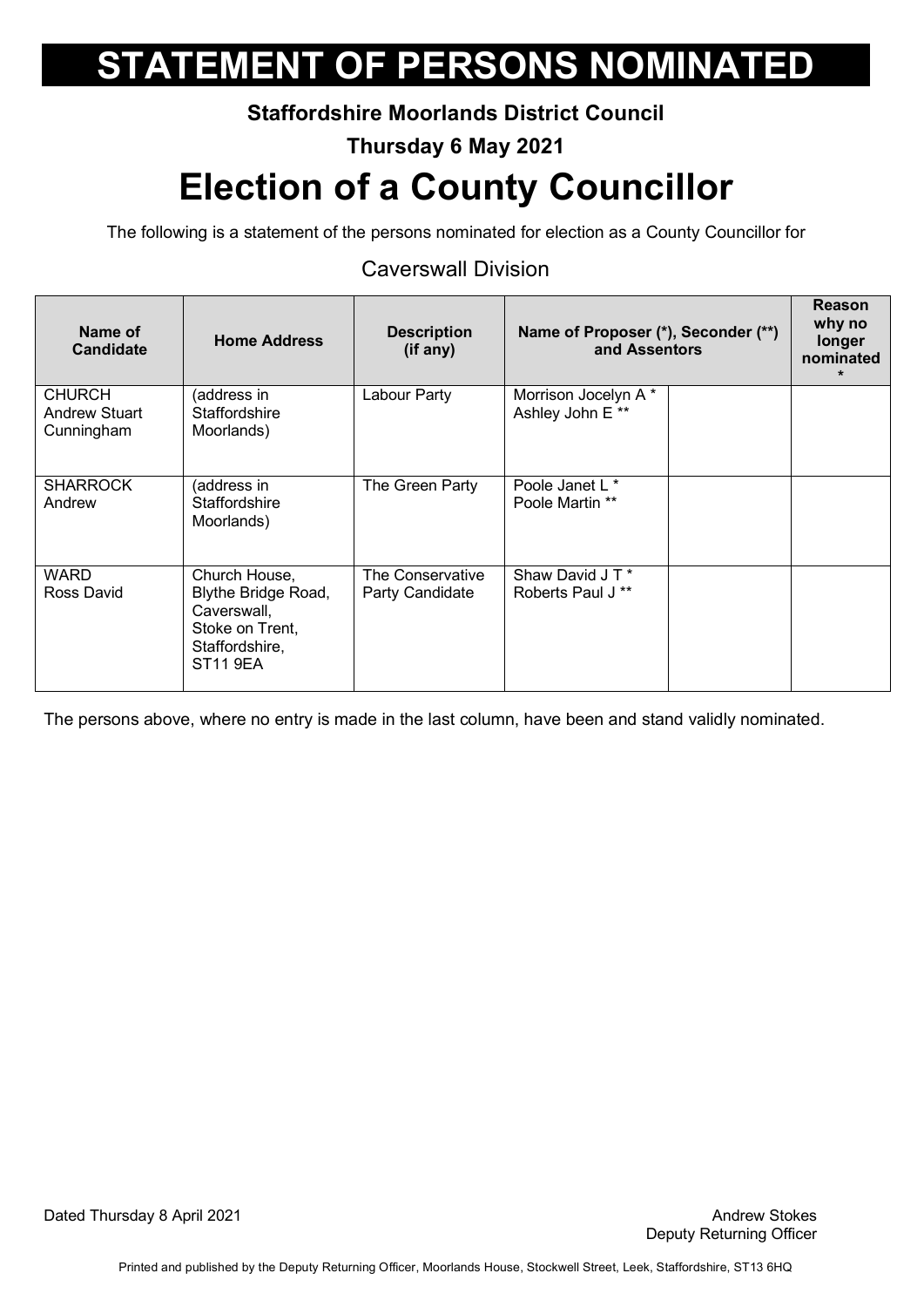### **Staffordshire Moorlands District Council**

### **Thursday 6 May 2021**

## **Election of a County Councillor**

The following is a statement of the persons nominated for election as a County Councillor for

### Cheadle & Checkley Division

| Name of<br><b>Candidate</b>     | <b>Home Address</b>                                                                            | <b>Description</b><br>(if any)      | Name of Proposer (*), Seconder (**)<br>and Assentors   | Reason<br>why no<br>longer<br>nominated<br>$\star$ |
|---------------------------------|------------------------------------------------------------------------------------------------|-------------------------------------|--------------------------------------------------------|----------------------------------------------------|
| <b>DEAVILLE</b><br>Mark Anthony | Springhill Bungalow,<br>Breach Lane,<br>Totmonslow,<br>Staffordshire,<br><b>ST10 4JL</b>       | The Conservative<br>Party Candidate | Bostock Colin *<br><b>Bostock Katherine A **</b>       |                                                    |
| <b>GRATTON</b><br>Debra Jayne   | (address in<br><b>Staffordshire</b><br>Moorlands)                                              | Labour Party                        | Haines Michael A *<br>Haines Elizabeth C <sup>**</sup> |                                                    |
| <b>VICKERSTAFF</b><br>Daniella  | (address in<br>Staffordshire<br>Moorlands)                                                     | The Green Party                     | Shenton Stuart O*<br>Rankin Ian A **                   |                                                    |
| <b>WILKINSON</b><br>Peter       | 1 Bank Cottages,<br>Quarry Bank,<br>Hollington,<br>Tean,<br>Stoke-on-Trent,<br><b>ST10 4HQ</b> | Independent                         | Wilson Margaret *<br>Wilson Ian E**                    |                                                    |

The persons above, where no entry is made in the last column, have been and stand validly nominated.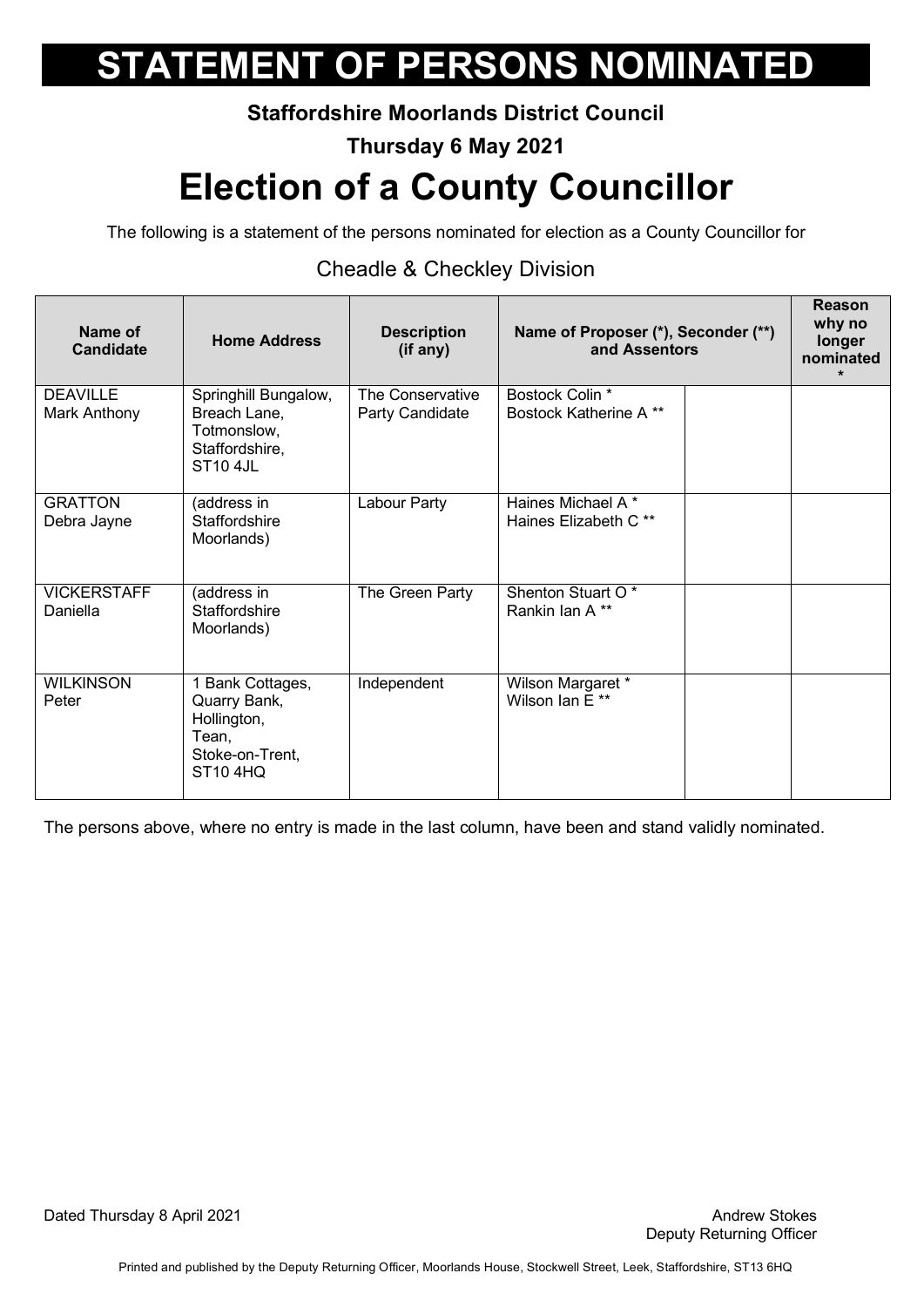### **Staffordshire Moorlands District Council**

**Thursday 6 May 2021** 

## **Election of a County Councillor**

The following is a statement of the persons nominated for election as a County Councillor for

### Churnet Valley Division

| Name of<br><b>Candidate</b> | <b>Home Address</b>                                                              | <b>Description</b><br>(if any)      | Name of Proposer (*), Seconder (**)<br>and Assentors               | <b>Reason</b><br>why no<br><b>longer</b><br>nominated<br>$\star$ |
|-----------------------------|----------------------------------------------------------------------------------|-------------------------------------|--------------------------------------------------------------------|------------------------------------------------------------------|
| <b>CAWLEY</b><br>Bill       | 40 Grove Street,<br>Leek,<br>Staffordshire,<br>ST <sub>13</sub> 8DU              | Labour Party                        | Proffitt Steven H <sup>*</sup><br>Proffitt Maureen E <sup>**</sup> |                                                                  |
| <b>STEAD</b><br>Helen Jane  | (address in<br><b>Staffordshire</b><br>Moorlands)                                | The Green Party                     | Preston Geoffrey R*<br>Boulding Christine A **                     |                                                                  |
| <b>WORTHINGTON</b><br>Mike  | 97 Folly Lane,<br>Cheddleton,<br>Leek.<br>Staffordshire,<br>ST <sub>13</sub> 7DA | The Conservative<br>Party Candidate | Worthington Mark P *<br>Worthington Carmen **                      |                                                                  |

The persons above, where no entry is made in the last column, have been and stand validly nominated.

Dated Thursday 8 April 2021 and the stockes of the Stokes Andrew Stokes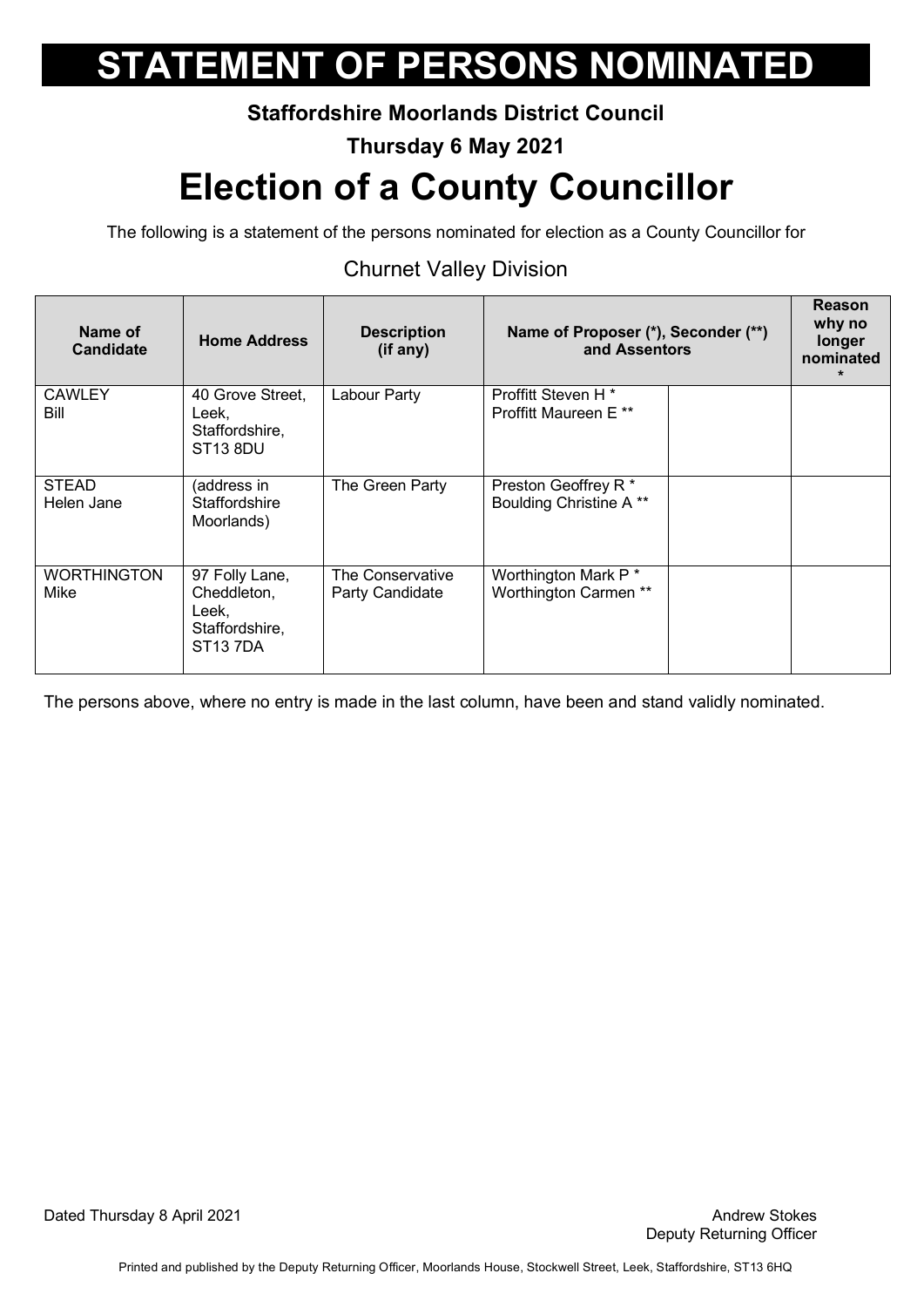#### **Staffordshire Moorlands District Council**

**Thursday 6 May 2021** 

## **Election of a County Councillor**

The following is a statement of the persons nominated for election as a County Councillor for

### Leek Rural Division

| Name of<br><b>Candidate</b>      | <b>Home Address</b>                                                                            | <b>Description</b><br>(if any)      | Name of Proposer (*), Seconder<br>$($ **)<br>and Assentors | Reason<br>why no<br>longer<br>nominated |
|----------------------------------|------------------------------------------------------------------------------------------------|-------------------------------------|------------------------------------------------------------|-----------------------------------------|
| <b>HEATH</b><br>Gill             | Highfield House,<br>Highfield,<br>Leek,<br><b>ST13 8SG</b>                                     | The Conservative<br>Party Candidate | Seal Michael J <sup>*</sup><br>Goodfellow David **         |                                         |
| <b>KEMPSTER</b><br>Jonathan Paul | (address in Staffordshire<br>Moorlands)                                                        | The Green Party                     | Needham Robert A*<br>Chapman Haydn R <sup>**</sup>         |                                         |
| <b>MALYON</b><br>Linda Ann       | Cloverlea,<br>90 Brookfields Road,<br>Ipstones,<br>Staffordshire Moorlands,<br><b>ST10 2NH</b> | Independent                         | Chantry David K*<br>Clark Josephine M **                   |                                         |
| <b>SWINDLEHURST</b><br>Matt      | 19 Junction Road,<br>Leek,<br>Staffordshire,<br><b>ST13 5QL</b>                                | The Labour Party<br>Candidate       | Atkins Charlotte J S *<br>Lovatt Margaret A **             |                                         |

The persons above, where no entry is made in the last column, have been and stand validly nominated.